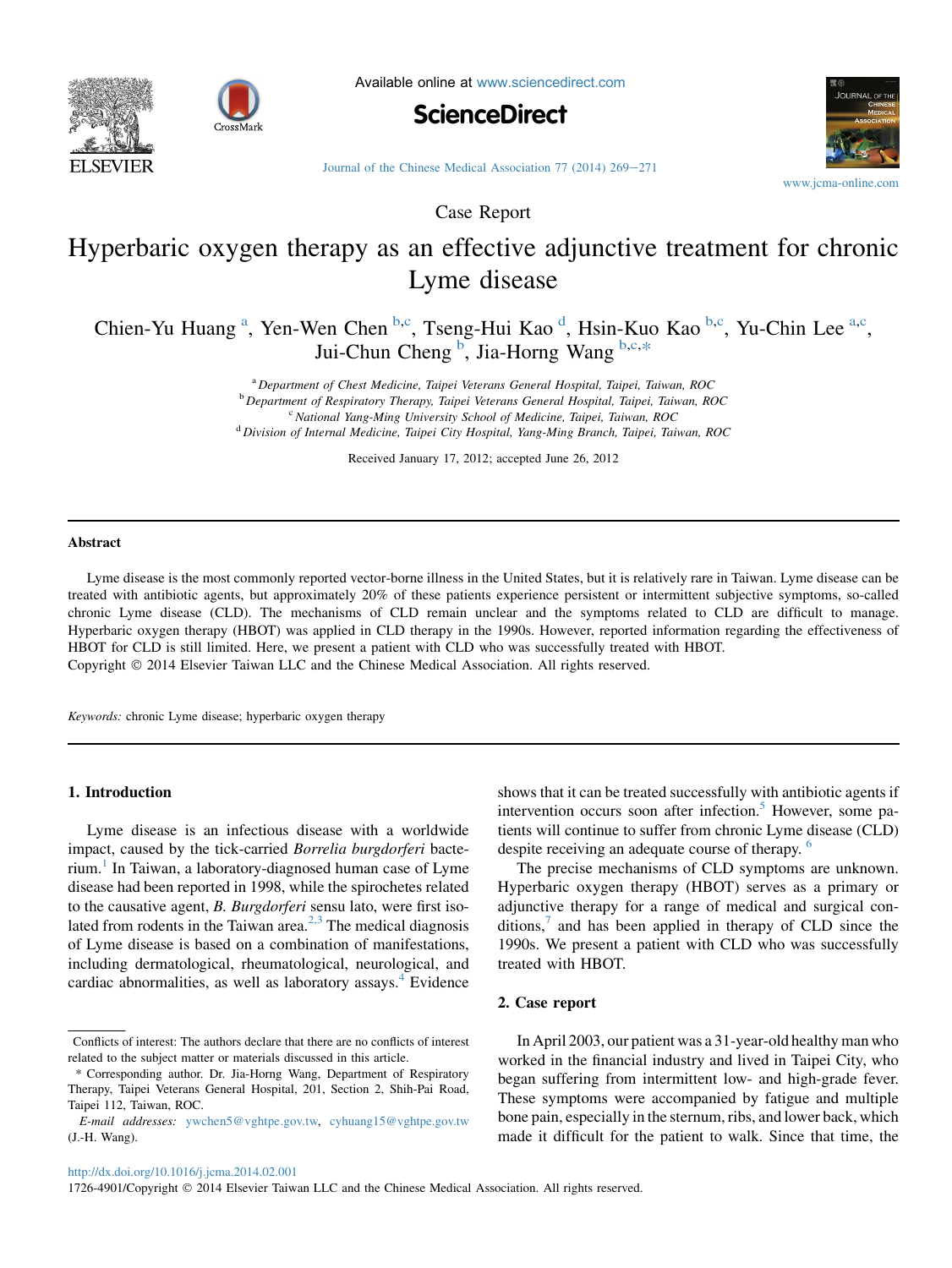patient had only received symptomatic medications such as painkillers. In January 2004, some erythema migrans lesions were found over the patient's legs. In addition, he suffered from joint pain in both knees, the shoulders, and temporomandibular joints. Tracing back the patient's history 2 years prior to clinical presentation, it was noted that he was a frequent hiker in the Yang-Ming Mountains in Taipei, Taiwan, where he often sat on the grass and had contact with wild cattle. He had previously visited infection and dermatology clinics, where his Borrelia serology IgG was positive, and Lyme disease was strongly suspected. Soon thereafter, 500 mg amoxicillin twice daily was prescribed for 1 month, which caused the patient's symptoms to subside partially. However, in the next 3 years, he was bothered by symptoms including: (1) nervous system, comprised of irritability, mood swings, poor concentration, loss of short-term memory, sleep disturbance, facial tingling, blurred vision, and photophobia; (2) cardiovascular system, consisting of chest pains and palpitations; (3) musculoskeletal system, associated with migrating arthralgias; and (4) other problems, including headache and pelvic pain.

In 2007, the patient again visited another infection clinic, where he received antibiotic agents such as doxycycline, amoxicillin  $250 \text{ mg} + \text{clavulanic acid} 125 \text{ mg}$  (Augmentin), parenteral penicillin, and oral cefuroxime over the following 4 years. Because the above symptoms had not improved significantly, in October 2011 the patient visited us for HBOT. Before HBOT, some residual symptoms such as elbow and joint pain, numbness of the extremities, perioribital twitch, sleep disorder, and affected thinking ability persisted. After we excluded other infectious and noninfectious etiologies that can mimic certain appearances of the typical multisystem illness seen in CLD, HBOT at 2.5 ATA with treatment duration of 1.5 hours for 30 sessions was given. In the first 10 sessions of HBOT, nervous-system-associated symptoms such as loss of thinking ability and sleep disorder disappeared. In the second 10 sessions of HBOT, additional nervous system symptoms such as numbness of the extremities and perioribital twitch also disappeared. In the third 10 sessions of HBOT, musculoskeletal system symptoms such as migrating arthralgia also vanished. Overall, completion of 30 sessions of HBOT caused noted longstanding Lyme-disease-related symptoms affecting most of the previously affected bodily areas to disappear.

## 3. Discussion

Lyme disease was recognized in 1976 and is caused by the tick-borne spirochete B. burgdorferi.<sup>[1,8](#page-2-0)</sup> In the United States, it is the most common vector-borne illness, where  $>20,000$ cases have been diagnosed annually. In Taiwan, Shih and Chao conducted a zoonotic survey for evaluating spirochetal infection of rodents in Taiwan. They reported that the overall infection rate throughout Taiwan was 16.6%, and the highest infection rate (25.8%) was observed on Kimman Island. By contrast, the infection rate in Taipei area was only  $6.7\%$ <sup>[3,9](#page-2-0)</sup> Erythema migrans or "bulls-eye" rash following receipt of a tick bite and joint swelling typical of arthritis are the classic clinical appearances of Lyme disease. However, only  $50-60\%$ of patients remembered having received a tick bite, and often the skin lesion was either absent or atypical.<sup>[10](#page-2-0)</sup> Other manifestations such as multiple nonspecific symptoms that affect different organ systems, including the joints, muscles, nerves, brain, and heart are also reported.

Lyme disease is a clinical diagnosis. Laboratory testing with a two-tier testing system is advocated by the Centers for Disease Control and Prevention (CDC), United States, which involves a positive screening test using an enzyme-linked immunosorbent assay or immunofluorescence assay, followed by positive Western blotting. The two-tier system has a high specificity  $(99-100\%)$ ; however, it has relatively poor sensitivity  $(50-75\%)$ .<sup>[11](#page-2-0)</sup> Therefore, the tests used to diagnose Lyme disease should be used to support rather than replace the physician's judgment.<sup>12</sup> That is, the diagnosis is based on a possible tick exposure history, the emergence of specific clinical symptoms, and exclusion of other causes of the symptoms. The results of serological or other diagnostic tests are not essential. In most cases, Lyme disease can be treated successfully with oral forms of antibiotics and a parenteral regimen lasting  $7-21$  days, depending upon the different presentations of the disease.<sup>[5](#page-2-0)</sup> However,  $10-20\%$  of patients have persistent or intermittent subjective symptoms (such as fatigue, arthralgia, myalgia, headache, neck stiffness, paresthesia, sleeplessness, irritability, and difficulty with memory, word finding, and concentration) after receiving an adequate course of antibiotic therapy. Lacking any alternative diagnosis, such patients are classified as  $CLD$ .<sup>[6](#page-2-0)</sup> The mechanisms of  $CLD$ are not clear. Possible explanations include persistent infection with *B. burgdorferi* (although clinical or laboratory evidence of infection is not required), $6$  postinfective fatigue syndrome, and autoimmune mechanisms. With the pathophysiological complexity of Borrelia, CLD is a controversial illness. Multiple body systems can be involved and they can be difficult to manage.<sup>[13](#page-2-0)</sup> Prolonged antibiotic therapy has been used in patients who have CLD, but research suggests that such an approach is not warranted. $14-16$  $14-16$  $14-16$ 

Several adjunctive therapies including immune system therapy, ozone therapy, vaccination, and HBOT were previously mentioned. Among these therapies, HBOT has been recommended for treatment of Lyme borreliosis, especially for patients who have received antibiotic therapy but still suffer from Lyme-related symptoms.<sup>[17](#page-2-0)</sup> HBOT, a treatment in which the patient intermittently breathes 100% oxygen while the treatment chamber is pressurized to a pressure greater than sea level (1 ATA), is increasingly used in many areas of medical prac-tice.<sup>[18](#page-2-0)</sup> Although the method of action of such a unique intervention is not satisfactorily understood, some mechanisms such as competing anaerobes by increasing tissue oxygen tensions, inhibiting bacterial metabolic functions by increasing the generation of oxygen free radicals, enhancing leukocytes to kill bacteria by facilitating the oxygen-dependent peroxidase system, and improving the oxygen-dependent transport of certain antibiotics have been determined to be efficacious.<sup>[7](#page-2-0)</sup> Austin illustrated the effects of oxygen on B. burgdorferi in 1993 and showed that the ambient levels of  $O_2$  and  $CO_2$  can affect the infectious capacity of B. burgdorferi.<sup>[19](#page-2-0)</sup> Thereafter, the effect of HBOT in CLD was reported by researchers at Texas A&M